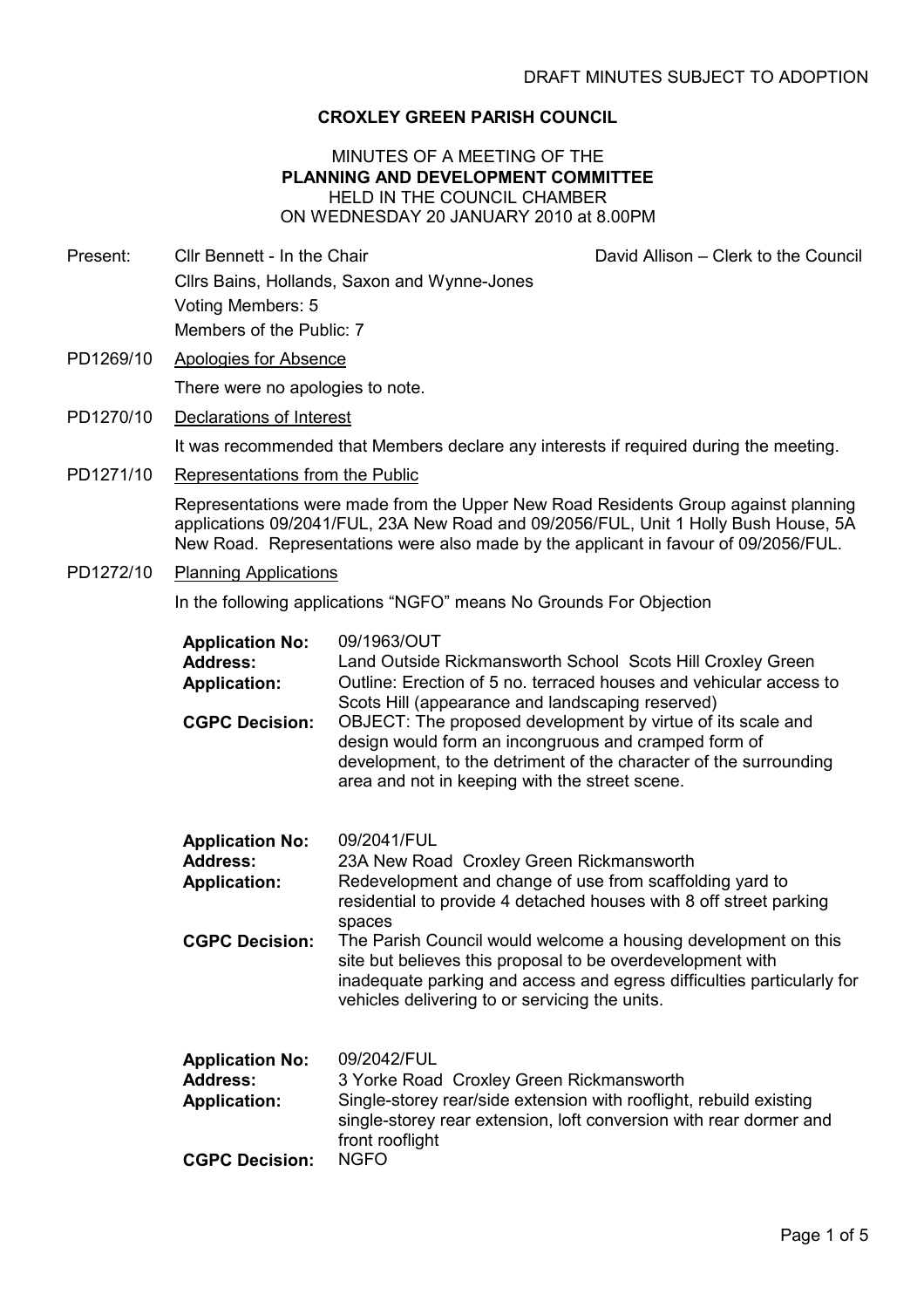| <b>Application No:</b><br><b>Address:</b><br><b>Application:</b><br><b>CGPC Decision:</b> | 09/2050/FUL<br><b>Woodlands The Green Croxley Green</b><br>Demolition of the existing dwelling; erection of new two storey<br>detached dwelling with roofspace accommodation, integral double<br>garage and associated landscaping<br><b>NGFO</b>                                                                                                                                                                                         |
|-------------------------------------------------------------------------------------------|-------------------------------------------------------------------------------------------------------------------------------------------------------------------------------------------------------------------------------------------------------------------------------------------------------------------------------------------------------------------------------------------------------------------------------------------|
| <b>Application No:</b><br><b>Address:</b><br><b>Application:</b><br><b>CGPC Decision:</b> | 09/2051/CAC<br>Woodlands The Green Croxley Green<br>Conservation Area Consent: Demolition of the existing dwelling<br><b>NGFO</b>                                                                                                                                                                                                                                                                                                         |
| <b>Application No:</b><br><b>Address:</b><br><b>Application:</b><br><b>CGPC Decision:</b> | 09/2056/FUL<br>Unit 1 Holly Bush House 5A New Road Croxley Green<br>Change of Use: from office B1 to day care nursery, installation of a<br>kitchen, 2 additional toilets and wash basins<br>NGFO providing that adequate access and facilities are provided for<br>people with disabilities and that adequate provision is made to<br>facilitate access and egress from the building and site to<br>accommodate those with disabilities. |
| <b>Application No:</b><br><b>Address:</b><br><b>Application:</b><br><b>CGPC Decision:</b> | 09/2103/FUL<br>32 Bateman Road Croxley Green Rickmansworth<br>Single-storey side and rear extension with rooflights<br><b>NGFO</b>                                                                                                                                                                                                                                                                                                        |
| <b>Application No:</b><br><b>Address:</b><br><b>Application:</b><br><b>CGPC Decision:</b> | 09/2114/FUL<br>54 Winchester Way Croxley Green Rickmansworth<br>Two-storey rear extension, single storey rear extension with<br>rooflights and extension to patio<br>NGFO                                                                                                                                                                                                                                                                 |
| <b>Application No:</b><br><b>Address:</b><br><b>Application:</b><br><b>CGPC Decision:</b> | 10/0026/FUL<br>152 Baldwins Lane Croxley Green Rickmansworth<br>Demolition of existing side extension, construction of new side<br>extension including loss of part of garage, erection of new front<br>porch and new door opening to rear elevation<br><b>NGFO</b>                                                                                                                                                                       |
| <b>Application No:</b><br><b>Address:</b><br><b>Application:</b><br><b>CGPC Decision:</b> | 10/0042/FUL<br>Land Adjacent 51 Durrants Drive Croxley Green Rickmansworth<br>Erection of a two-storey, three bedroom attached dwelling with new<br>vehicular access and associated parking and landscaping<br>Object: the proposed development changes an end terraced house<br>into a mid terrace property and the development is out of character<br>with the street scene creating a cramped form of development.                     |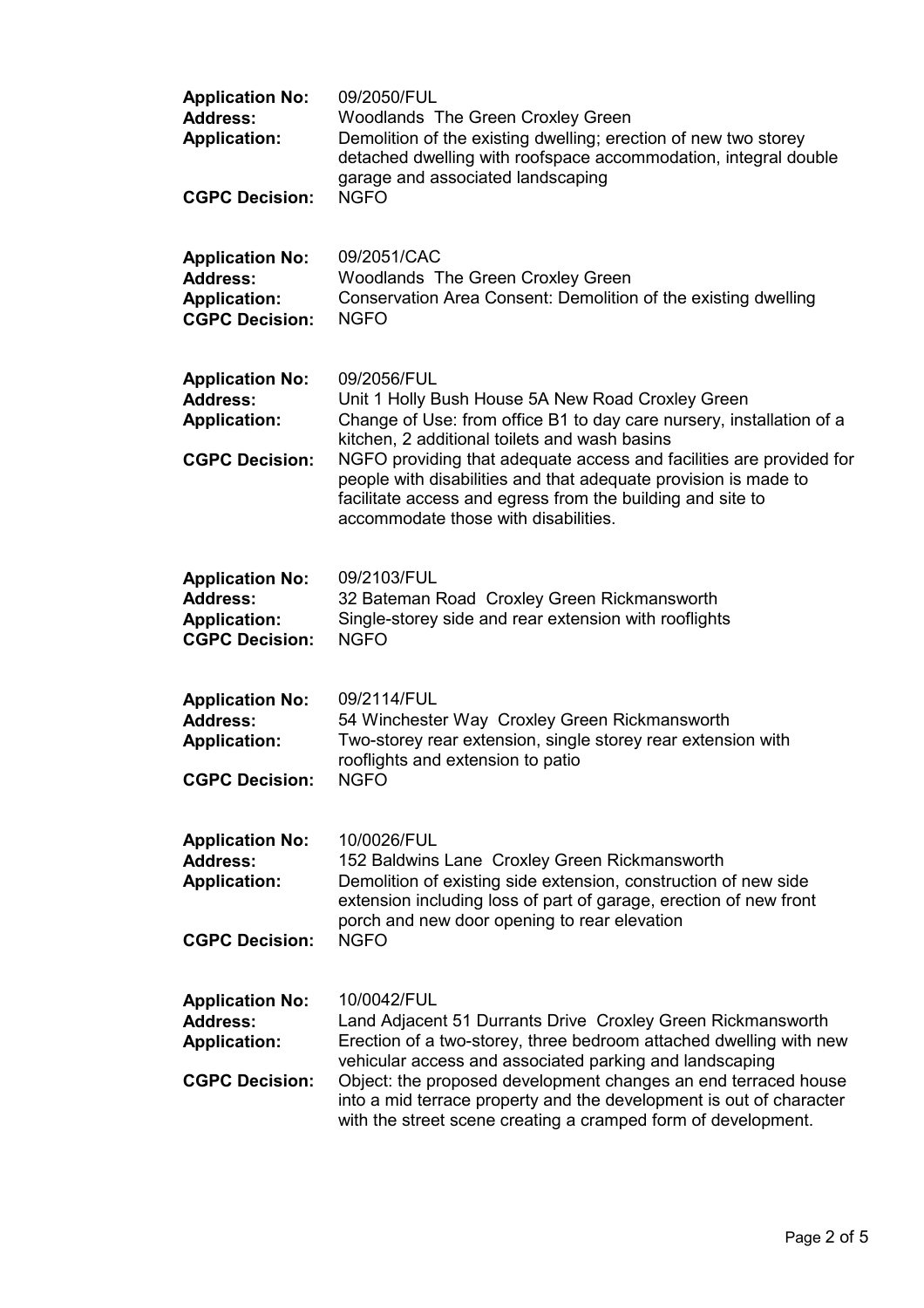# PD1273/10 Recent Decisions by Three Rivers District Council

# APPROVED

| <b>Reference No:</b><br><b>Address:</b><br><b>Application:</b><br><b>TRDC Decision:</b><br><b>CGPC Decision:</b> | 09/1662/FUL<br>268A Baldwins Lane Croxley Green Rickmansworth<br>Erection of single-storey rear extension and first-floor rear extension<br>to doctors' surgery<br>Approved<br><b>NGFO</b>                                             |
|------------------------------------------------------------------------------------------------------------------|----------------------------------------------------------------------------------------------------------------------------------------------------------------------------------------------------------------------------------------|
| <b>Reference No:</b><br><b>Address:</b><br><b>Application:</b><br><b>TRDC Decision:</b>                          | 09/1690/FUL<br>4 Fuller Way Croxley Green Rickmansworth<br>Part single, part two-storey side/rear extension, replacement of flat<br>roof with new tiled roof to existing rear extension, enlarged<br>hardstanding to front<br>Approved |
| <b>CGPC Decision:</b>                                                                                            | <b>NGFO</b>                                                                                                                                                                                                                            |
| <b>Reference No:</b><br><b>Address:</b><br><b>Application:</b><br><b>TRDC Decision:</b>                          | 09/1691/FUL (amended)<br>35 Springfield Close Croxley Green Rickmansworth<br>Two-storey side extension, part single storey side extension and<br>part single storey rear extension<br>Approved                                         |
| <b>CGPC Decision:</b>                                                                                            | <b>NGFO</b>                                                                                                                                                                                                                            |
| <b>Reference No:</b><br><b>Address:</b><br><b>Application:</b><br><b>TRDC Decision:</b><br><b>CGPC Decision:</b> | 09/1710/FUL<br>30 Rochester Way Croxley Green Rickmansworth<br>Single-storey orangery to rear of house<br>Approved<br>Object: the proposal appears to be an extension on a previous<br>extension                                       |
| <b>Reference No:</b><br><b>Address:</b><br><b>Application:</b>                                                   | 09/1739/FUL<br>1 Frankland Road Croxley Green Rickmansworth<br>Demolition of existing side and rear extensions and erection of two-<br>storey side extension and single-storey side and rear extensions                                |
| <b>TRDC Decision:</b><br><b>CGPC Decision:</b>                                                                   | Approved<br>Object: the proposal is considered to be excessive overdevelopment                                                                                                                                                         |
| <b>Reference No:</b><br><b>Address:</b><br><b>Application:</b><br><b>TRDC Decision:</b>                          | 09/1810/FUL<br>Croxley Baptist Church Baldwins Lane Croxley Green<br>New front, side and rear extensions and replacement windows<br>Approved                                                                                           |
| <b>CGPC Decision:</b>                                                                                            | <b>NGFO</b>                                                                                                                                                                                                                            |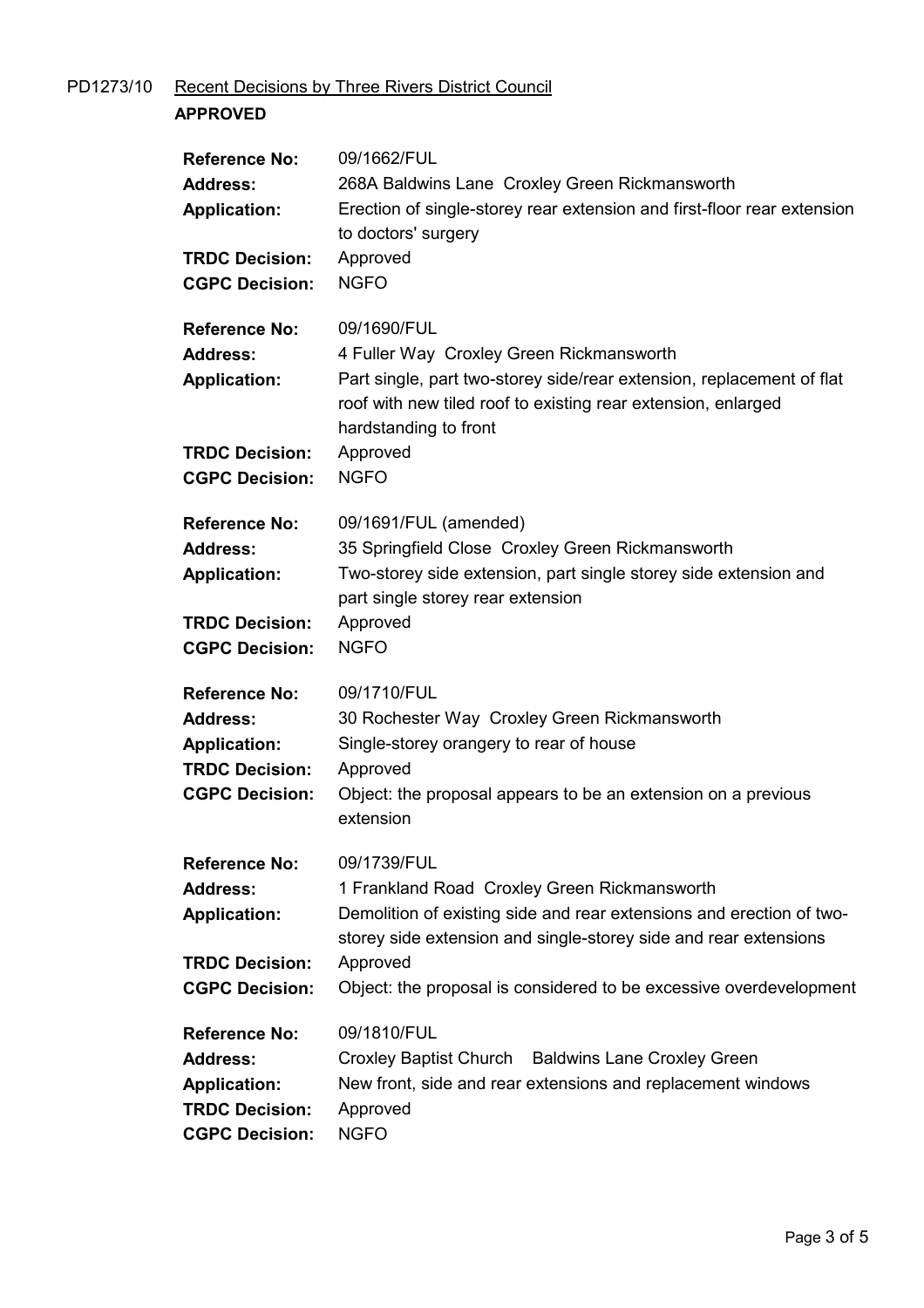| 14 Winton Crescent Croxley Green Rickmansworth<br><b>Address:</b><br>Demolition of existing conservatory; conversion of existing garage<br><b>Application:</b><br>and<br>utility spaces with roof-lights; erection of single storey rear extension<br><b>TRDC Decision:</b><br>Approved<br><b>NGFO</b><br><b>CGPC Decision:</b>                                        |  |
|------------------------------------------------------------------------------------------------------------------------------------------------------------------------------------------------------------------------------------------------------------------------------------------------------------------------------------------------------------------------|--|
| 09/1820/FUL<br><b>Reference No:</b><br><b>Address:</b><br>16 Copthorne Road Croxley Green Rickmansworth<br>Renewal of 06/1696/FUL: Two-storey side extension, single-storey<br><b>Application:</b><br>rear extension and erection of a detached double garage and<br>alterations to fenestration detail<br><b>TRDC Decision:</b>                                       |  |
| Approved<br><b>CGPC Decision:</b><br><b>NGFO</b>                                                                                                                                                                                                                                                                                                                       |  |
| 09/1832/FUL<br><b>Reference No:</b><br><b>Address:</b><br>110 Frankland Road Croxley Green Rickmansworth<br>Single-storey rear extension and alterations to fenestration<br><b>Application:</b><br><b>TRDC Decision:</b><br>Approved<br><b>NGFO</b><br><b>CGPC Decision:</b>                                                                                           |  |
| 09/1834/FUL<br><b>Reference No:</b><br>223 Baldwins Lane Croxley Green Rickmansworth<br><b>Address:</b><br><b>Application:</b><br>Single-storey rear extension<br><b>TRDC Decision:</b><br>Approved<br><b>NGFO</b><br><b>CGPC Decision:</b>                                                                                                                            |  |
| <b>Reference No:</b><br>09/1837/FUL<br>69 Winton Drive Croxley Green Rickmansworth<br><b>Address:</b><br>First floor front extension<br><b>Application:</b><br><b>TRDC Decision:</b><br>Approved<br><b>CGPC Decision:</b><br><b>NGFO</b>                                                                                                                               |  |
| <b>Reference No:</b><br>09/1883/CLPD<br><b>Address:</b><br>8 Frankland Close Croxley Green Rickmansworth<br>Certificate of Lawfulness Proposed Development: Loft conversion<br><b>Application:</b><br>including hip-to-gable roof alteration, rear dormer window and front<br>rooflights<br><b>TRDC Decision:</b><br>Approved<br><b>CGPC Decision:</b><br><b>Noted</b> |  |
| <b>Appeals Against Planning Decisions</b><br>There were no appeals to note.                                                                                                                                                                                                                                                                                            |  |

## PD1275/10 Provision of Salt Bins in Croxley Green

PD1274/10

The Chairman introduced this matter and asked the Clerk to elaborate. The Clerk explained that with the recent inclement weather conditions Members may wish to discuss